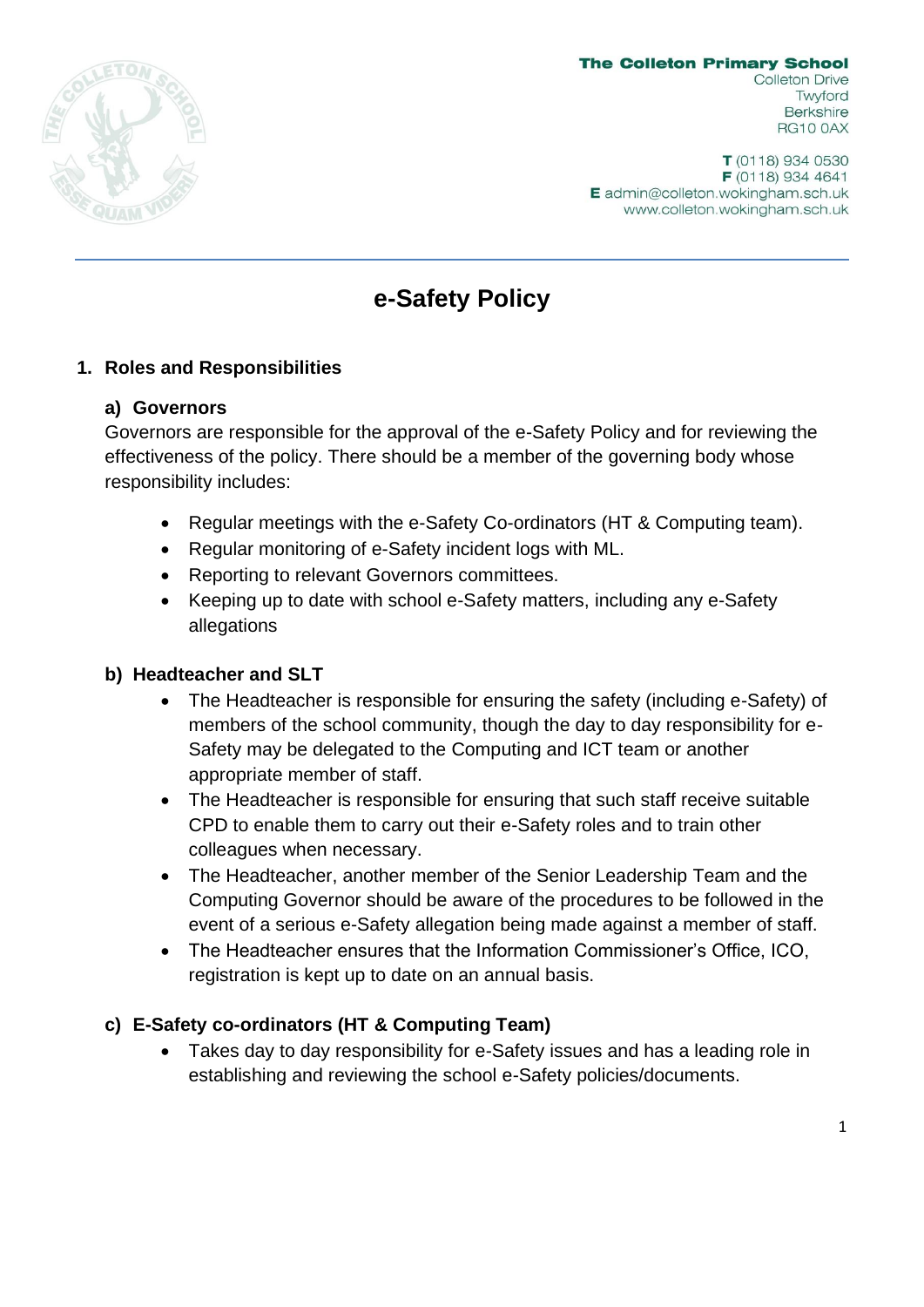- Ensures that all staff are aware of the procedures that need to be followed in the event of an e-Safety incident taking place.
- Provides training and advice for staff through staff meetings and briefings, briefings for parent volunteers, TA meetings.
- Liaises with the Local Authority.
- Liaises with ICT support provider Receives reports of e-Safety incidents and creates a log of incidents to inform future e-Safety developments which is displayed in the staffroom.
- Meets at least annually with the Computing Governor to discuss and review significant changes, current issues, review incident logs and filtering/change control logs.
- Attends relevant committee meetings of Governors.
- Reports regularly to the Senior Leadership Team.

# **d) PSHE co-ordinator/curriculum co-ordinator (BR)**

- Provides materials and advice for integrating e-Safety within PSHE schemes of work.
- Checks that e-Safety is taught on a regular basis.

# **e) The school's ICT support provider is responsible for ensuring that:**

- The school's ICT infrastructure is secure and is not open to misuse or malicious attack
- The school meets the e-Safety technical requirements outlined in any relevant Local Authority e-Safety Policy and guidance
- Users may only access the school's networks through a properly enforced password protection policy, in which passwords are regularly changed
- The school's filtering policy is applied and updated on a regular basis and that its implementation is not the sole responsibility of any single person
- They keep up to date with e-Safety technical information in order to effectively carry out their e-Safety role and to inform and update others as relevant
- The use of the network, Microsoft Teams and pupil email is regularly monitored in order that any misuse/attempted misuse can be reported to the e-safety coordinator(s) for investigation and action
- Appropriate steps are taken to protect personal information, which may include the encryption of removable devices including laptops and external storage devices, and the provision of secure access to the school network from home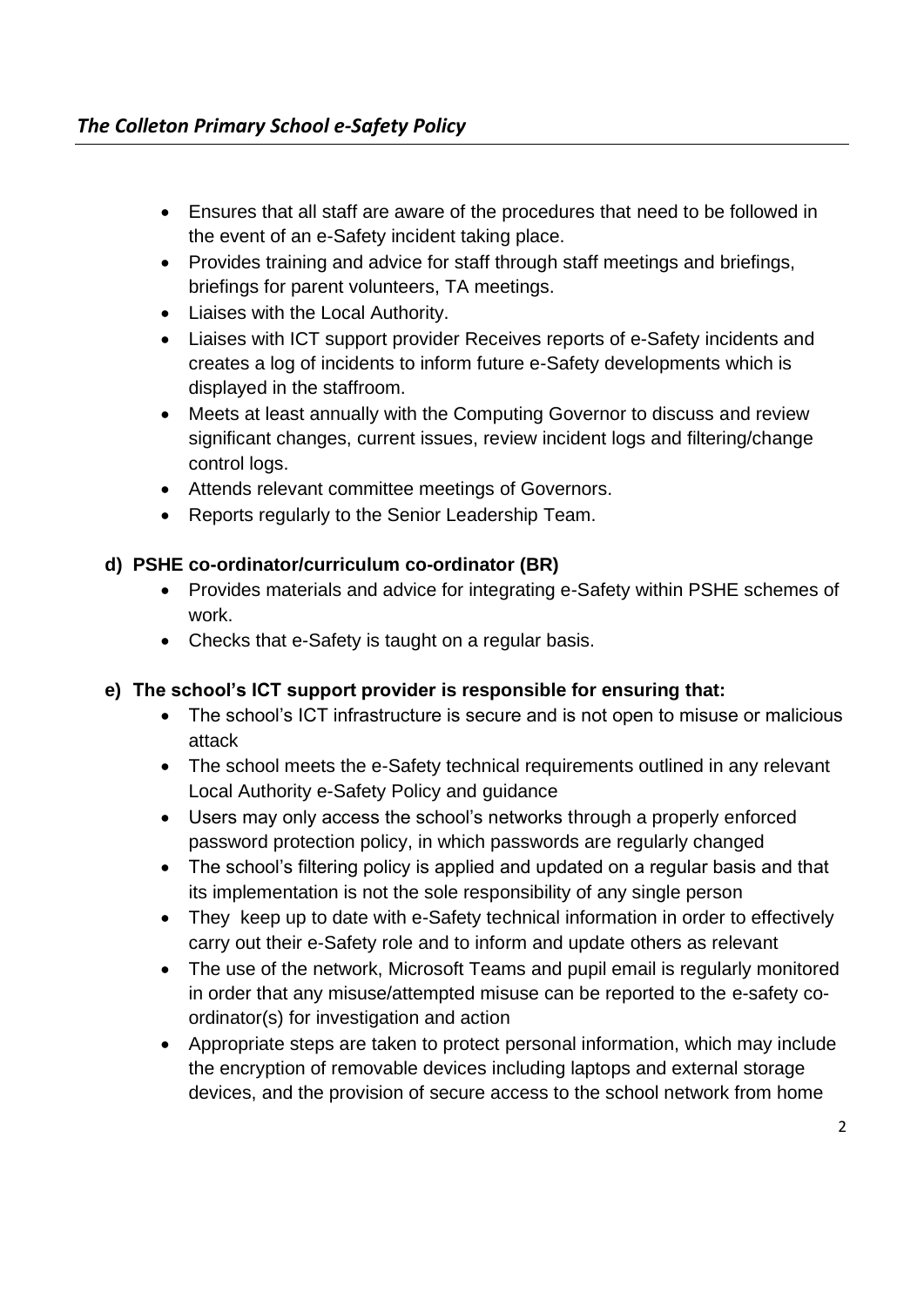where necessary using VPN or equivalent technologies (installed on school equipment only).

# **f) Teaching and Support Staff**

Teaching and support staff are responsible for ensuring that

- They are familiar with current e-Safety matters and of the school e-Safety policy and practices.
- They have read, understood and signed the school Staff Acceptable Use Policy (AUP) annually. Master AUP can be found in the appendices of this document.
- They report any suspected misuse or problem to the Computing and ICT Subject Leader for investigation and action.
- Digital communications with learners (messaging through the Teams/Purple Mash/phone call) should be on a professional level *and only carried out using approved school channels.*
- E-Safety issues are embedded in all aspects of the curriculum and other school activities.
- Learners understand and follow the school e-Safety and acceptable use policy, known as the NetSmart Code.
- Learners have a good understanding of research skills and the need to avoid plagiarism and uphold copyright regulations in relation to their age.
- They monitor ICT activity in lessons, extra curricular and extended school activities.
- They are aware of e-Safety issues related to the use of mobile phones, cameras and hand-held devices and that they monitor their use and implement current school policies with regard to these devices.

Learners understand how to safely use a search engine and why it is important to do so safely.

# **g) Child Protection Officer (CPO) – (ML + Gov BH)**

The CPO should be trained in e-Safety issues and be aware of child protection matters that may arise from

- Sharing or loss of personal data.
- Access to illegal/inappropriate materials.
- Inappropriate on-line contact with adults/strangers.
- Potential or actual incidents of grooming.
- Cyber-bullying.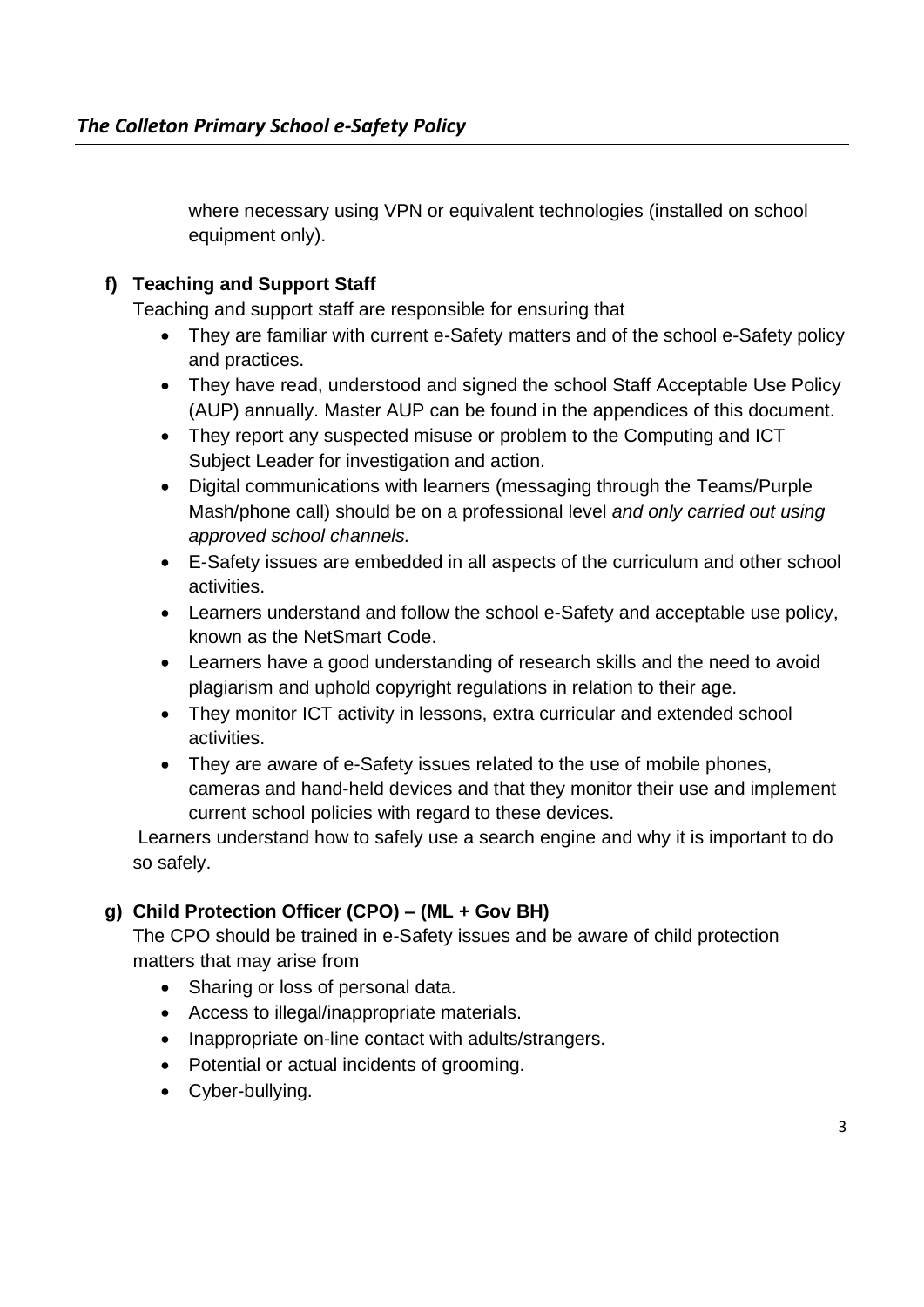# **h) Data Protection Officer – LC & CS**

Responsible for maintaining registration with the Information Commissioner's Office, keeping abreast of regulatory requirements and recommendations as outlined on their website at [www.ico.gov.uk](http://www.ico.gov.uk/) and informing staff and leadership so that school policies may be updated. Refer to the school's data protection policy on our website.

# **2. E-Safety within learning and teaching**

- Key e-Safety messages are reinforced as part of a planned programme of assemblies, PSHE activities or other curriculum opportunities where appropriate.
- Learners should be taught in all lessons to be critically aware of the materials/content they access online and be guided to validate the accuracy of information and be able to consider whether reported information could be fake news.
- Learners should be helped to understand the need for the NetSmart Code (children's AUP) and encouraged to adopt safe and responsible use of ICT, the internet and mobile devices both within and outside school.
- Learners should be taught to acknowledge the source of information used and to respect copyright when using material accessed on the internet.
- Learners should be taught to use search engines that they will encounter in the wider world in a safe manner and to understand why this is an important skill.
- All internet browsers accessed by pupils should have the school website as the home page, and Google and Wonde as tabs.
- The NetSmart Code for use of computers is displayed in all rooms and displayed next to fixed site computers.
- Staff should act as good role models in their use of ICT, the internet and mobile devices including smart watches.
- Staff will be kept up to date through regular training in e-Safety.

# **3. Network and Microsoft Teams Security**

The school will be responsible for ensuring that the school infrastructure/network is as safe and secure as is reasonably possible and that policies and procedures approved within this policy are implemented by those responsible.

- All staff & governors have an individual password. Pupils have a group password or older pupils may be given individual passwords for accessing the network.
- All users have an individual log on to Teams that is age appropriate.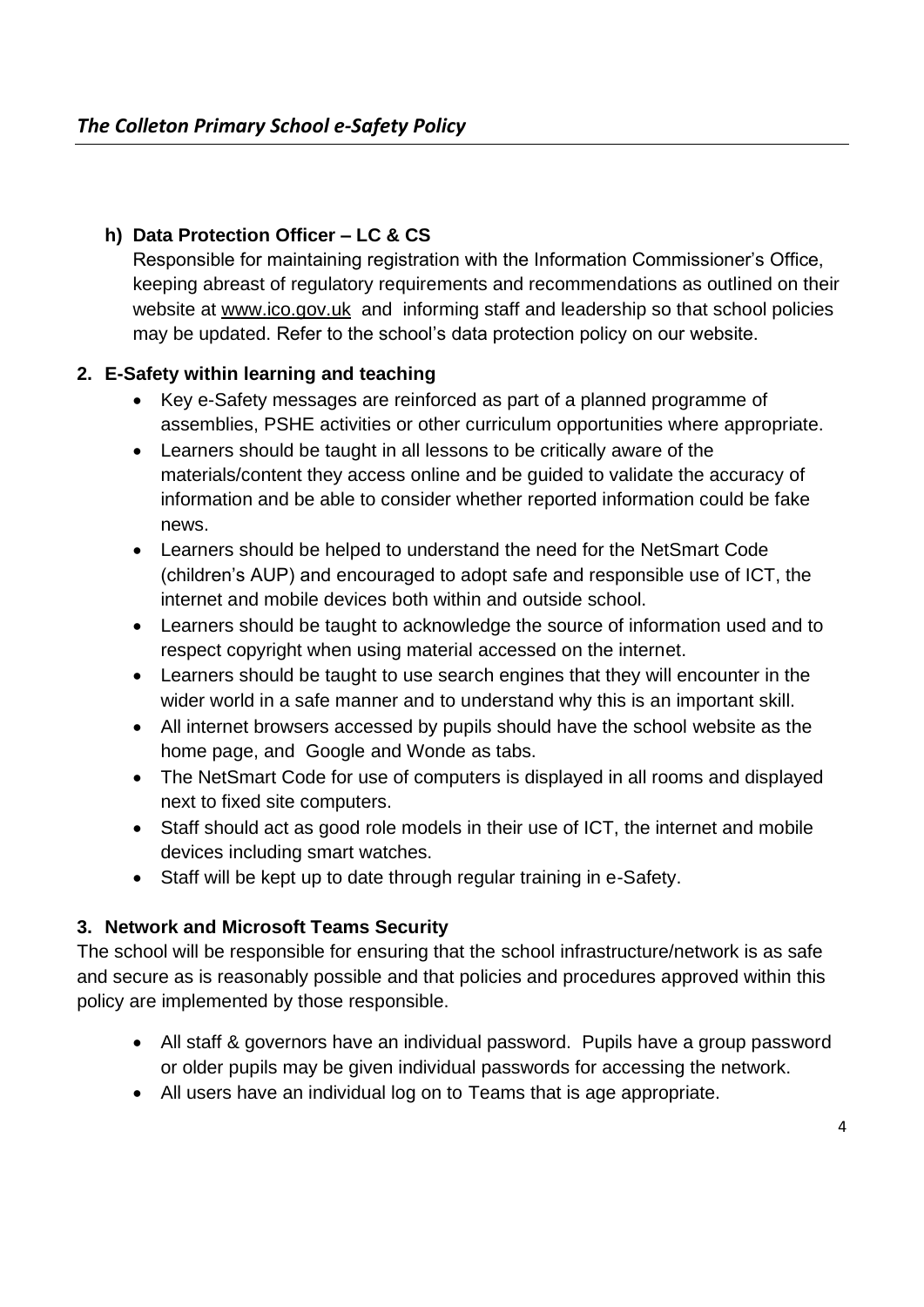- Reg Group Teachers will keep password lists for children in their team secure.
- If a child thinks someone may know their password, they should inform their teacher who will arrange for a new one to be created as soon as possible.
- Access to servers, and communications cabinets is restricted.
- Wireless systems should be secured to at least WPA level (Wi-fi protected access)
- All users will have clearly defined access rights to school ICT systems. Details of the access rights available to groups of users will be recorded by the school ICT support contractor.
- The "administrator" passwords for the school ICT system are stored securely by our ICT support contractor.
- The school maintains and supports the managed filtering service provided by SEGfL.
- Changes to network filtering should be approved by the Computing Team.
- Any filtering issues are to be reported immediately to SEGfL.
- School staff may monitor and record the activity of users on the school ICT systems and users are made aware of this through the Acceptable Use Policy.

# **4. School password protocol**

- All passwords used by adults should follow the guidelines in this policy.
- No individual should log on using another individual's password, unless they are a member of staff logging on as a child.
- No individual should tell another individual their password.
- Once a computer has been used, users must remember to log off so that others cannot access their information. Users leaving a computer temporarily should lock the screen (ctrl/alt/del then press K on Windows XP; for Windows 7 and Netbooks, select 'lock' from the Start menu or press ctrl/alt/del and select 'lock'.)
- Passwords must not be easily guessable by anyone and should ideally be a combination of letters and numbers.
- They should not include
	- o Names of family, friends, relations, pets etc.
	- o Addresses or postcodes of same
	- o Telephone numbers
	- $\circ$  Car registration numbers.
	- o Unadulterated whole words
- Try to use in a password
	- o A mixture of letters and numbers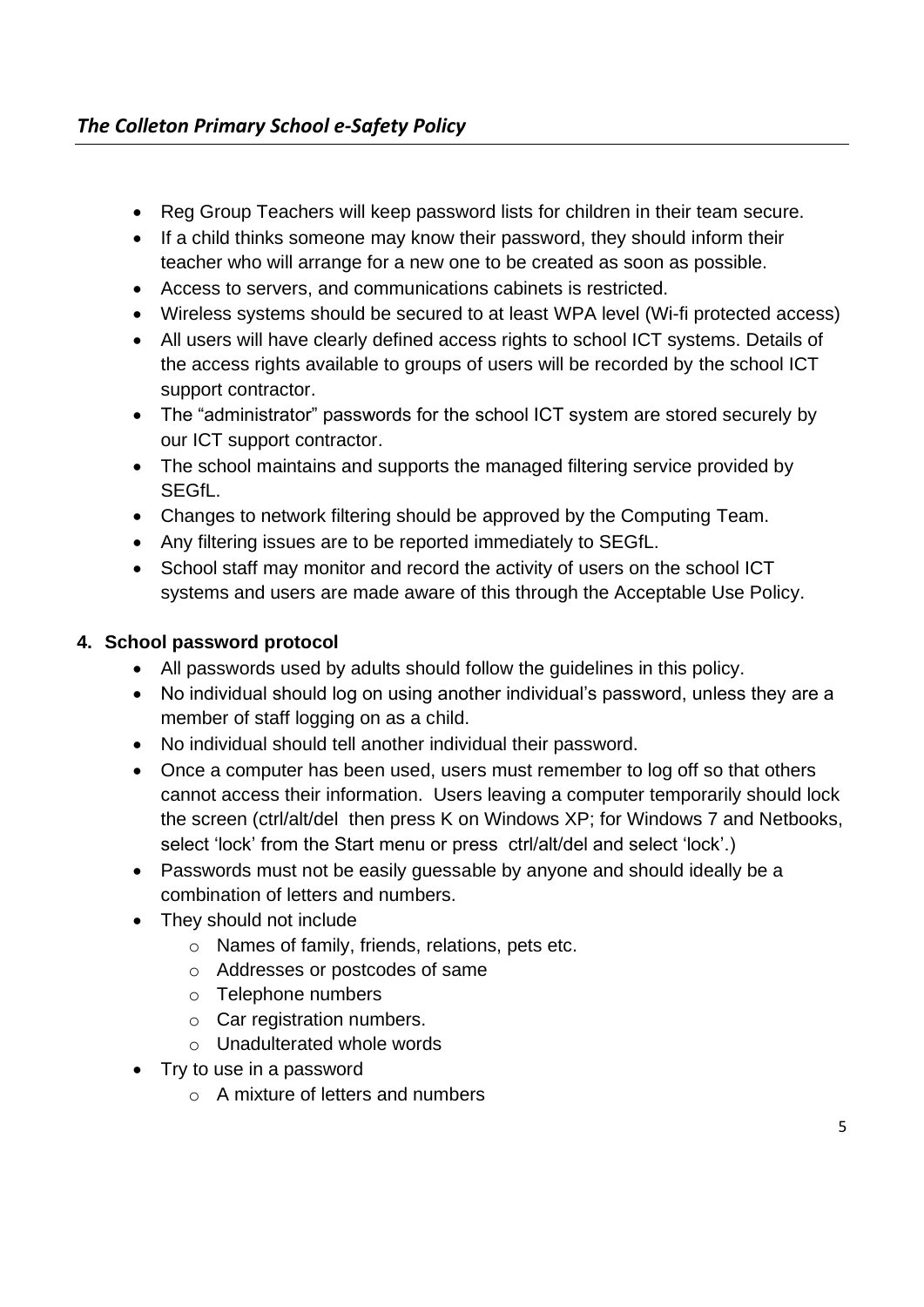# *The Colleton Primary School e-Safety Policy*

- o Punctuation marks
- $\circ$  At least 8 digits
- Possible ideas are
	- $\circ$  Choose a word which has I and O in and substitute 1 and 0 (zero) eg sn0wt1me.
	- o Use the initial letters of a familiar phrase, song title etc. and substitute as above.
	- o Use a text message abbreviation CUL8R for instance- but nothing obvious like this example.
- If you know your password is insecure then it is essential that the password is changed immediately.

# **5. Loading software**

- Only the Computing Team, or those acting specifically on their behalf are allowed to load software on to any school computer or device.
- For the purpose of this policy, software relates to all programs, images or screensavers, which can be downloaded or installed from other media.
- Images and video clips may be downloaded as long as the teacher in charge is satisfied that they are not breaching copyright.
- Software loaded on to any school system must be
	- o Properly licensed.
	- o Free from viruses.
	- o Authorised by the Computing Team and ICT Subject Leaders, ICT TSupport contractor or Network Manager

#### **6. Virus Protection**

- All computer systems, including teacher laptops, are protected by an Antivirus product which is preferably administered centrally and automatically updated. This is managed by ICT support contractor.
- Any virus, adware or malware incidents should be reported immediately to the ICT support contractor.

#### **7. Transferring and downloading files**

Great care should be taken when copying files from one computer to another as there is considerable risk of viruses infecting the school computers. This includes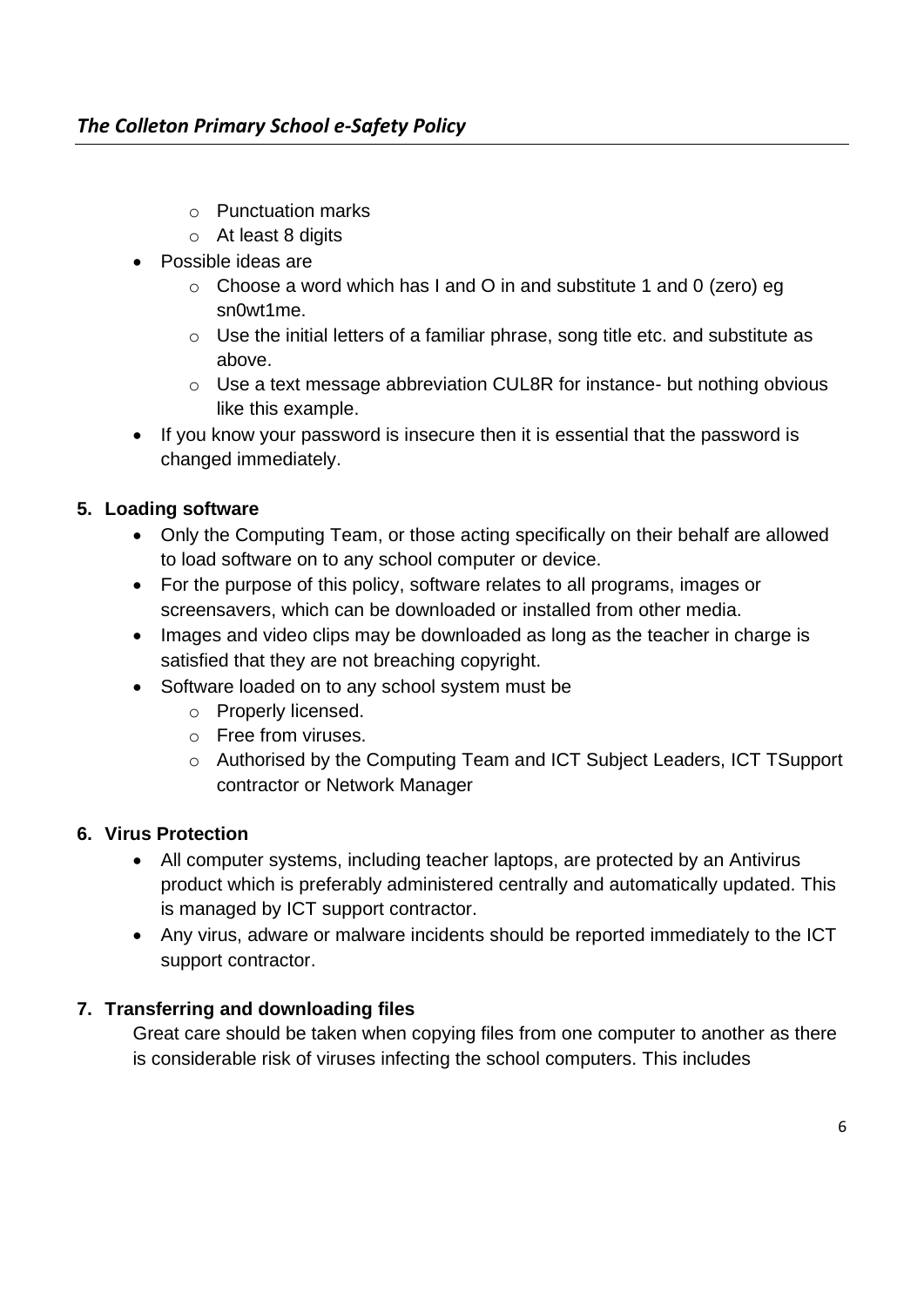downloading files from the internet where only dependable sources should be used. Use of a site-wide virus protection program with on-access scanning is enabled.

# **8. School handling and security of Sensitive Data – See Data Protection Policy**

# **9. Email and messaging guidance**

- Staff but not pupils may use web-based email accounts from school; bearing in mind that web-based email cannot be monitored for unsuitable content.
- Teachers' and governors school email addresses should not be included in emails to parents unless they are under BCC unless prior agreement has been given by the staff member (this can permission be retracted if it is not be using appropriately).
- pupils should immediately tell a teacher if they receive an offensive e-mail or message or find an inappropriate web page.
- pupils should not reveal details of themselves or others, such as address or telephone number, or arrange to meet anyone via an e-mail or message.
- Emails sent by pupils to an external organisation should be authorised by a member of staff before sending.
- The forwarding of chain letters and jokes are prohibited in school.
- pupils may only use approved email or message accounts on the school system.

#### **10. Confidential Information on Laptops**

In addition to the information above the following security measures should be taken with teacher laptops or Chromebooks.

- they must be out of view and preferably locked away overnight particularly when left at school.
- Windows desktops should be locked when a teacher user leaves their computer (Windows key + L)
- they should never be left in a parked car, even in the boot.
- At home, other members of teachers' families should not use a teacher's device perhaps allowing access to confidential information.

#### **11. Confidential Information on Paper**

Staff should take care not to leave printed documents with sensitive information open to view e.g. by not collecting them promptly from printers, or leaving such documents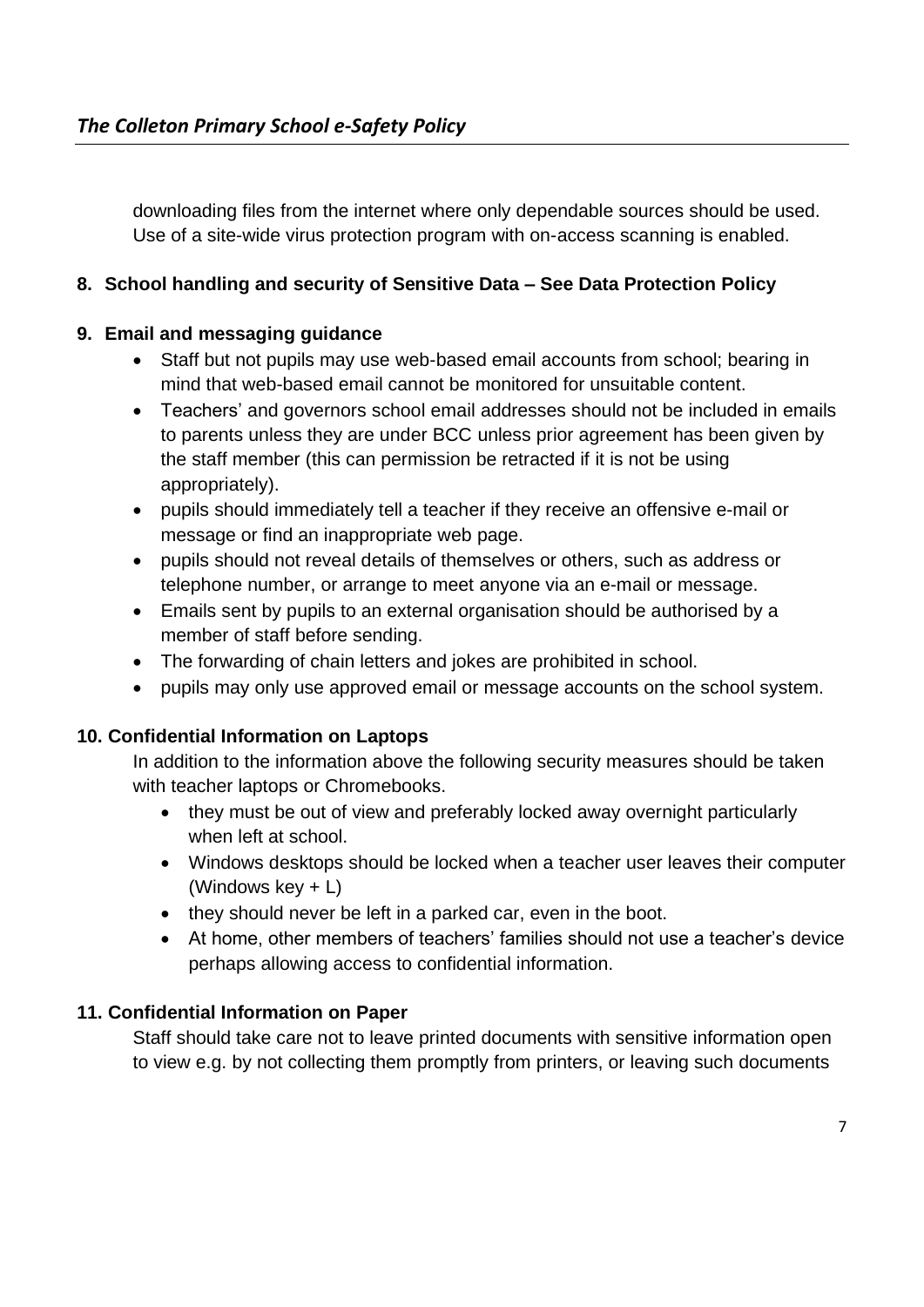on open desks. Sensitive information should be held in lockable storage when office staff are not present.

# **12. Backing up of data**

- Data held on individual curriculum systems is liable to be overwritten without notice during the process of ghosting the computers. Staff should note no data is stored on the C drive of any curriculum computer.
- Data held on individual iPads is liable to be overwritten without notice during the process of re-imaging the iPads. Any data which needs to be kept (especially photos, videos etc.) should be uploaded to the appropriate shared drive/Teams as soon as possible.
- Staff are responsible for backing up their own data on teacher laptops. They may copy files to the server for automatic backing up.
- Regular / Daily backups of our servers (physical and virtual) are taken using a secure off-site backup system. There is no need for any action to be taken by the school once the schedule is set up. In addition to data held on our shared drives, the following systems backed up are also backed up: SIMS, SCO (Tucasi), Microsoft Exchange (Email).

(See attached Computer Issues for details)

• Emails are sent to the School Business Manager informing of the success or otherwise of the backups. Our Support Contractor also gets a copy of the email. A whole school ICT disaster recovery plan is part of the Business Continuity Plan found in the Rainbow Plan folder.

#### **13. The School Website**

- The school website should include the school address, school email and telephone including the school's emergency email address.
- Staff or pupil's home information should not be published.
- The copyright of all material posted must be held by the school or be clearly attributed to the owner where permission to reproduce has been obtained or given eg via Creative Commons licensing where appropriate.
- See **Photography of Pupils** for detail concerning the use of photographs.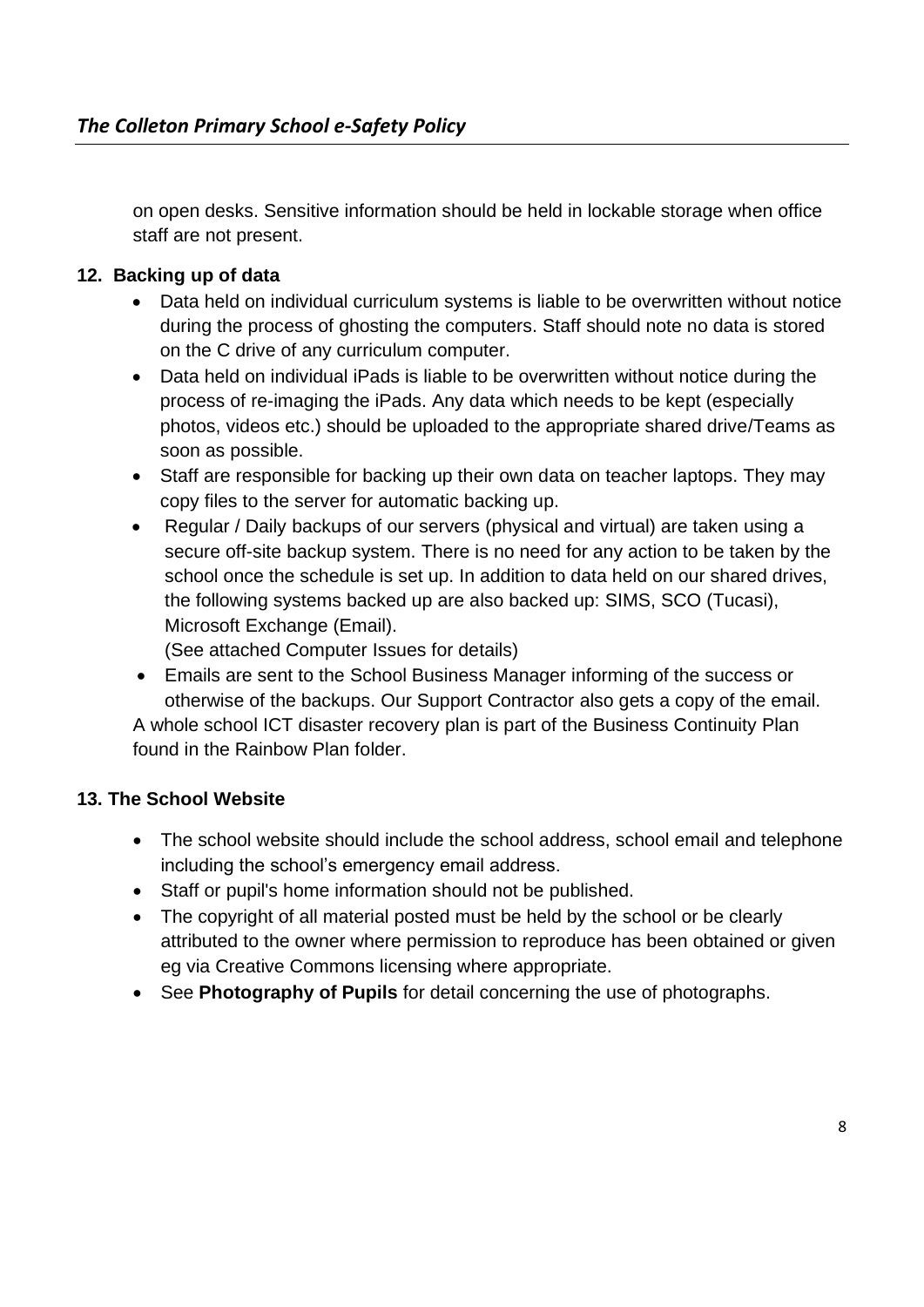### **14.Use of the Internet**

- The school will take all reasonable precautions to ensure that users access only appropriate material. However, due to the international scale and linked nature of Internet content, it is not possible to guarantee that unsuitable material will never appear on a school computer. The school cannot accept liability for the material accessed, or any consequences of Internet access.
- All learners using the World Wide Web must be made aware of the school's NetSmart Code. These should be posted near to the computer systems.
- Instruction in responsible and safe use will precede Internet access on a regular basis (at least once each term).
- Learners and staff will be informed that Internet access will be monitored.
- Filtering will be carried out by RM (Research Machines) as part of the managed service.
- The school, aided by the computing and PSHE subject leaders, will audit ICT provision to establish if the e-Safety policy is adequate and that its implementation is effective.

### **15. Course of action if inappropriate content is found**

- If inappropriate web content is found (i.e. that is pornographic, violent, sexist, racist or horrific) the user should
	- **Turn off the monitor or minimise the window.**
	- Report the incident to the teacher or responsible adult.
- The teacher should
	- Ensure the well-being of the pupil.
	- Note the details of the incident, especially the web page address that was unsuitable (without re-showing the page to the pupils).
	- Report the details of the incident to the e-Safety officer.
	- **•** The e-Safety officer will then
	- Log the incident and take any appropriate action.
	- Where necessary report the incident to the Internet Service Provider (RM) so that action can be taken.

#### **16.Staff use of Social Networking**

• Staff have a perfect right to use social networking sites.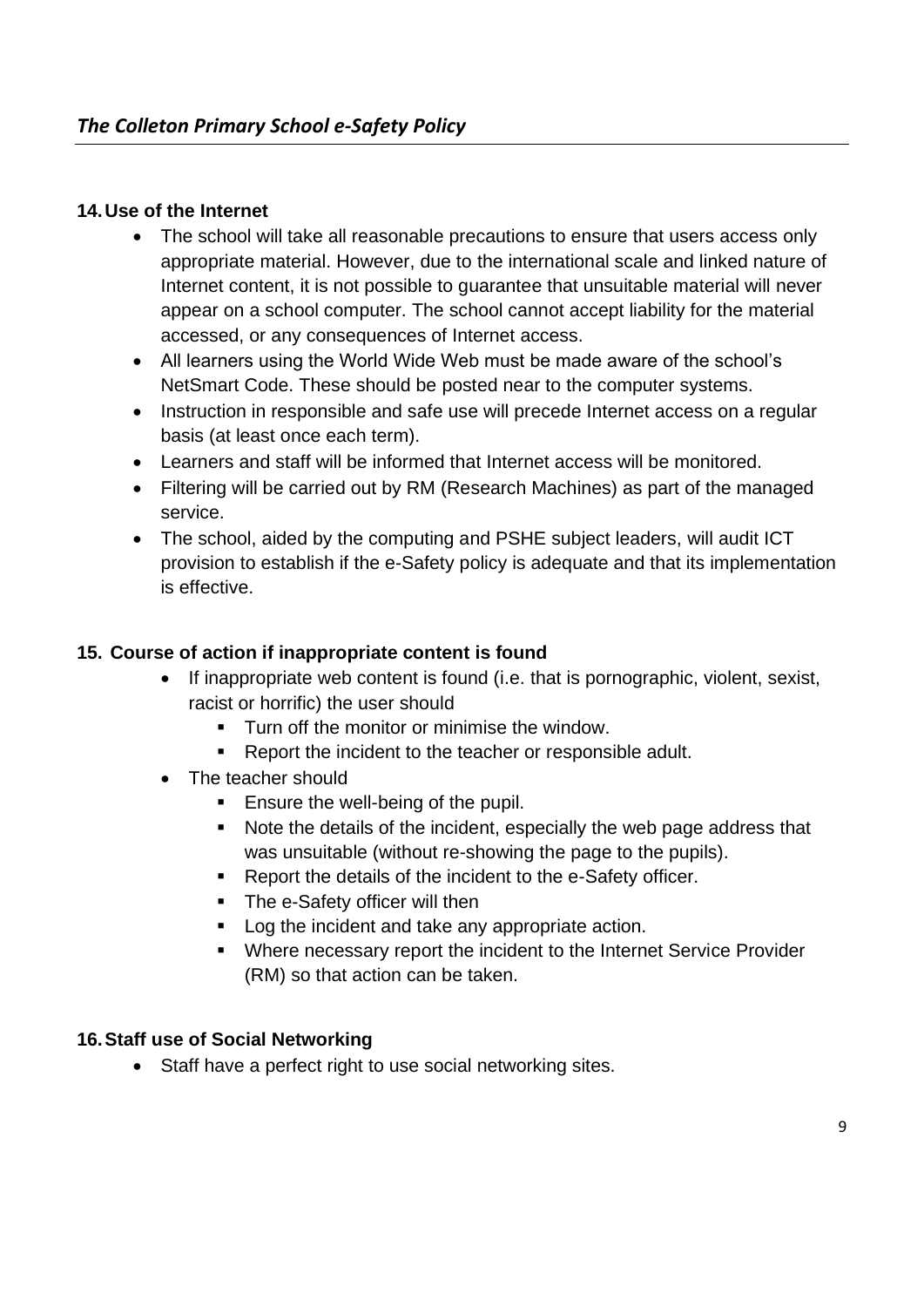- Staff should ensure that public comments they make on social networking sites are compatible with their role as a member of staff and that they show the highest standards of professional integrity.
- Staff should not post photographs of their class on their social networking site.
- Staff should check their profile settings in social networking sites to ensure that
	- o No pupil (or recent past pupil (under 16)) is able to see extra material that is not public (eg not be a friend or a contact).
	- o No parent of a child at school should be able to see extra material that is not public.
	- o Any changes to social networking sites and privacy settings are clearly understood.

# **17.Child use of Social Networking sites**

- Learners will not be allowed to access public or unregulated chat rooms.
- Learners at school are regularly educated in e-Safety which includes the safe use of social networking sites.
- Learners are able to use Teams at home, which may have some chat functions. Where this is available staff members will have access to all messages at all points in time for monitoring purposes.

#### **18.Use of mobile devices**

- Learners are not allowed to bring mobile phones or other electronic devices such as Kindles, tablets or iPads to school unless prior arrangements are made with the school and the device must be handed to their registration teacher for safe-keeping each day.
- Pupils are not allowed to bring in games devices including those on watches, such as Vtech or similar.
- Teacher/parent contact should normally be by the main school telephone or office email and not via a mobile device except where off-site activities dictate the use of a mobile phone.
- Parent helpers in school and staff must ensure that they do not send or receive personal messages, either audio or text, during contact time with pupils. If an exceptional emergency arises they should arrange temporary cover whilst they make a call.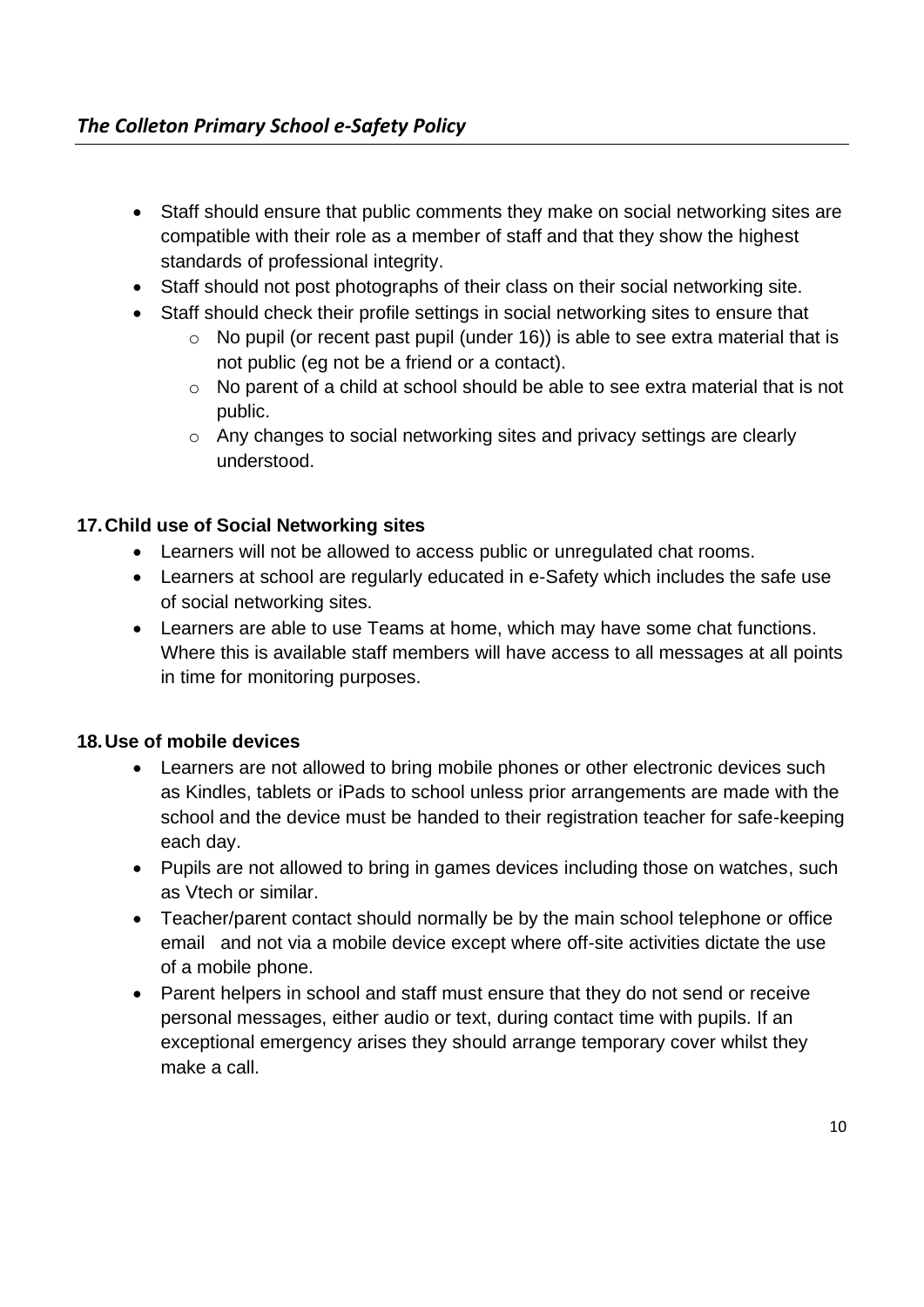- Staff, helper and visitor mobile devices should be switched off or on silent during the times that children are present. This includes notifications on smart watches.
- No device in any of the school buildings should contain any content that is inappropriate or illegal.
- Mobile phones and watches enabled with similar functionality should only be used in the office, staff room or PPA room during normal school hours. During pandemic restrictions phones may be carried at all times but only used in emergency situations to contact the school office or a member of SLT for support.

# **19.Photography of pupils - general**

- Learners' full names will not be used in conjunction with photographs on the public part of Microsoft Teams, social mediaor school website.
- Only photographs of learners whose parents have given permission for them to appear on our website or in social media will be used.
- Staff will check the Photograph list to ensure that no photograph of a learner without permission is used.
- Names can be used in conjunction with photos on the password protected parts of Microsoft Teams.
- Where possible school devices should be used for work. Where this is not possible staff personal devices are being used for school purposes, consideration must be given to the security of images/data in case of loss of the device e.g. photos should be downloaded in school and removed from the camera or memory card.
- Photographs are to be kept on Microsoft Teams organised by academic year with subfolders for each team and one for staff. Using this system photographs can and will be easily deleted within a year of the children leaving Older Team.
- Photographs taken by the newspaper have parents' permission to publish names unless included on the Photograph list.

# **20.Photography of pupils – parents**

- Parents may take photographs of their children during sports events and following any performances but they should not be posted on social networking sites with permissions set to public.
- Parents' permission for the use of photographs is requested as part of the school induction pack.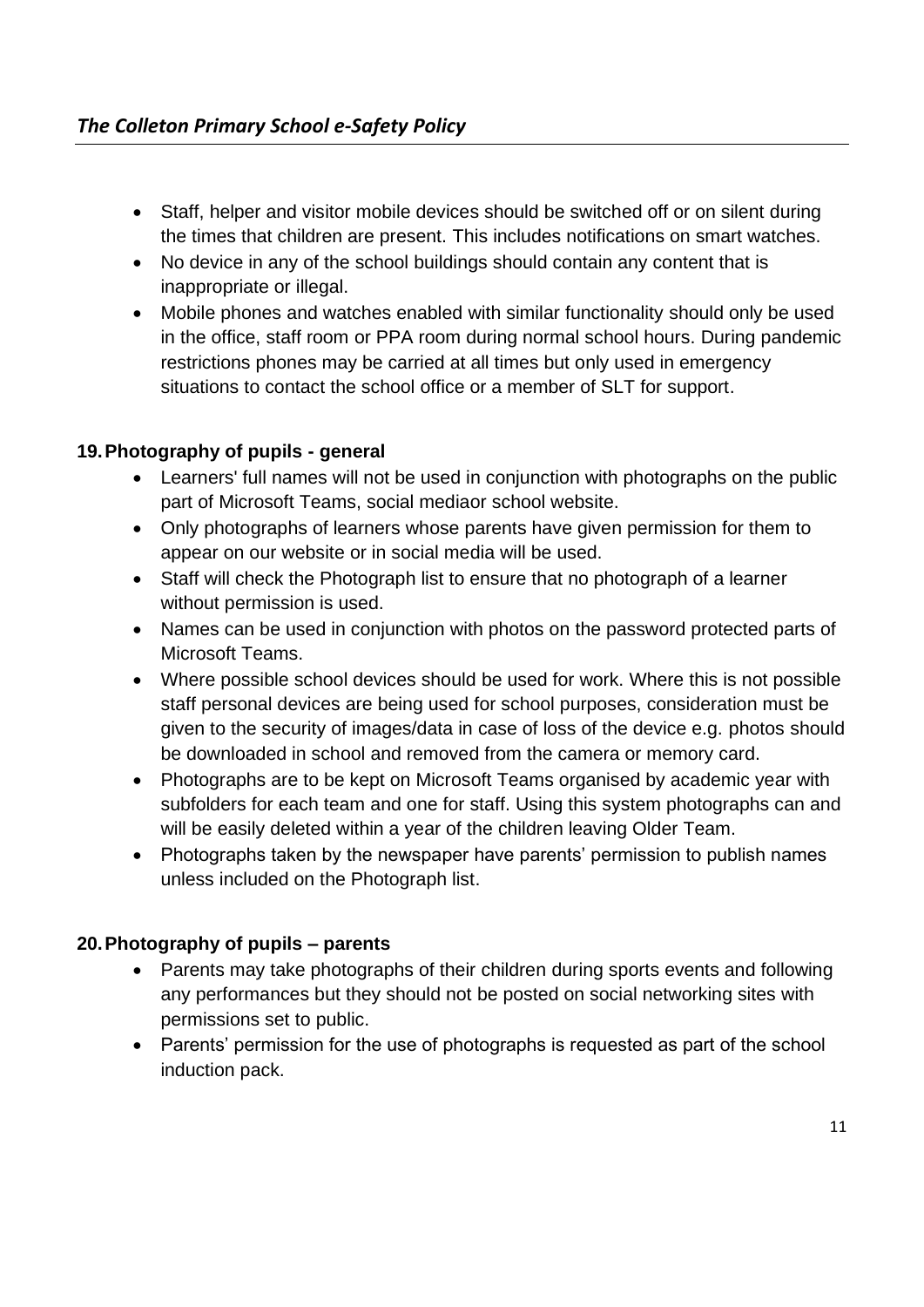# **21.Photography of pupils – staff and pupils**

- Only school cameras should be used. If own cameras are needed e.g. on trips, photographs must be downloaded in school immediately on return and removed from own camera.
- All devices capable of taking photographs, whether belonging to the school or personal, may be subject to scrutiny by managers if required.
- It is the staff's responsibility to ensure children without permission are not photographed for any newspaper.

# **22.Acceptable Use Policy and NetSmart Code**

- All staff users of the school computers and laptops will sign our Acceptable Use Policy (Refer to Appendix1).
- Learners' NetSmart Code of Practice and SMART code should be discussed termly in teams where the Internet is in use, and displayed clearly in all Teams and the e-classroom. During the course of Computing lessons, all learners will be taught how to use technology safely when using the internet at home and at school, even if they are not required to use the Internet. The NetSmart Code of Practice will be sent out electronically to parents and carers of all KS1 and KS2 children at the beginning of each school year so they can confirm their children will follow the guidelines as set out.

#### **23.Complaints Regarding Internet Use**

- Any complaints regarding Internet misuse will be dealt with in accordance with the school Behaviour Policy.
- Complaints of a child protection nature must be dealt with in accordance with school child protection procedures.
- Pupils and parents will be informed of the complaints procedure.
- Where appropriate, incidents will be entered in the e-Safety log.

#### **24.Sanctions**

• A system of appropriate sanctions will be used to promote the safe use of technology within school. E.g. Suspension of privileges, individual access to Microsoft Teams, school PCs etc.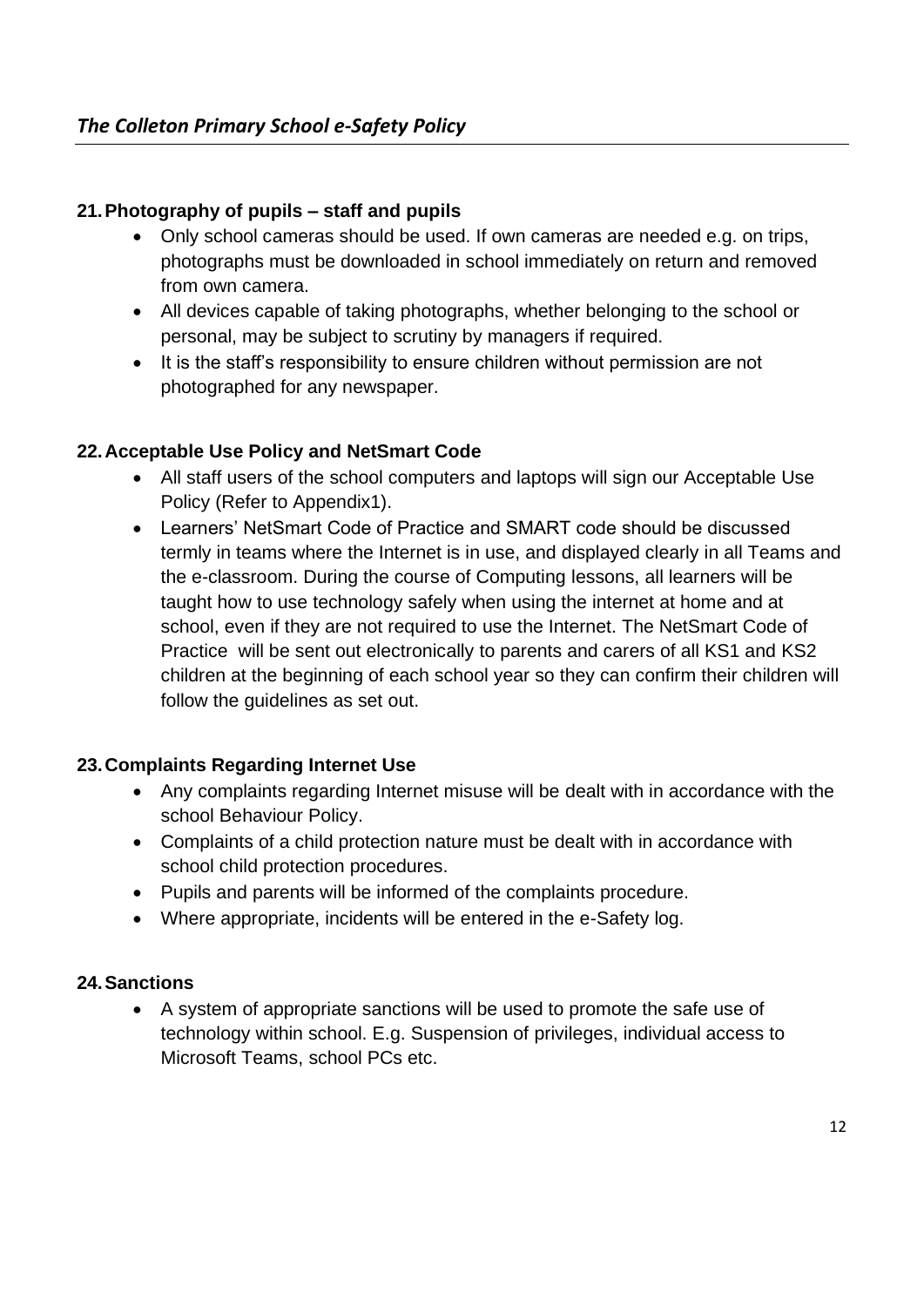• The use of computer systems without permission or for inappropriate purposes could constitute a criminal offence under the Computer Misuse Act 1990. This would constitute a disciplinary matter as far as staff are concerned.

### **25.Parental Support**

- Parents will be made aware of the school's policies regarding e-Safety and Internet use through e-Safety meetings, newsletters and, where appropriate, Microsoft Teams.
- Internet issues will be handled sensitively to inform parents without undue alarm.
- A partnership approach with parents will be encouraged. This could include demonstrations, practical sessions and suggestions for safe Internet use at home.
- Advice on filtering systems and educational and leisure activities that include responsible use of the Internet may be made available to parents as appropriate.

Personal Device use for work outside of School

- The preferred method of storage for all work documents is Microsoft Teams however due to the limitations of the system it understood that some documents that contain no sensitive information may need to be stored on Staff Members personal devices for short periods of time before being deleted.
- Whilst using a personal device for work purposes staff members should ensure that they are only carrying out work tasks to reduce the risk of personal and sensitive data leaking onto the school system. All work applications should be closed when work is completed.

To be read in conjunction with the "Bring your own device" policy.

Responsibility: Curriculum Committee Written by: WBC/Computing Team Reviewed: Bi-annually Last Review: May 2021 Next Review: May 2023 Ratified: 26<sup>th</sup> May 2021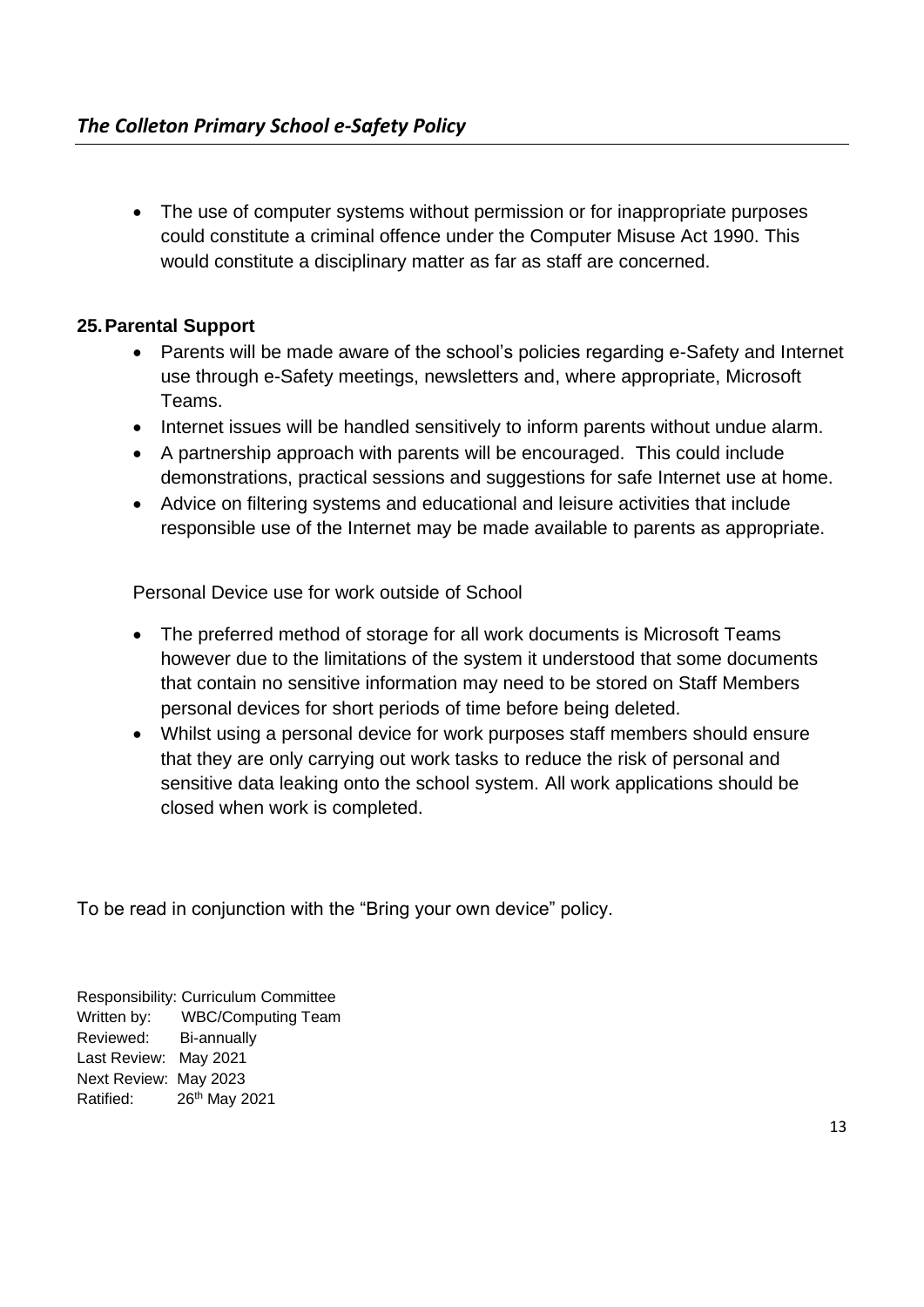# **Appendix 1: Code of Conduct – Acceptable Use Policy**

# **Staff Professional Responsibilities in the use of ICT**

To ensure that members of staff are fully aware of their professional responsibilities when using information systems and when communicating with pupils, they are asked to sign this code of conduct. Members of staff should consult the school's e-Safety policy for further information and clarification.

- 1. I understand that it is a criminal offence to use a school ICT system for a purpose not permitted by its owner.
- 2. I appreciate that ICT includes a wide range of systems, including mobile phones, PDAs, digital cameras, email, social networking and that ICT use may also include personal ICT devices when used for school business.
- 3. I understand that school information systems may not be used for private purposes without specific permission from the Headteacher.
- 4. I understand that my use of school information systems, Internet and email may be monitored and recorded to ensure policy compliance.
- 5. I will respect system security and I will not disclose any password or security information to anyone other than an authorised system manager.
- 6. I will not install any software or hardware without permission.
- 7. I will ensure that personal data, particularly that of students, is stored securely through encryption and password and is used appropriately, whether in school, taken off the school premises or accessed remotely in accordance with the school e-Safety policy.
- 8. I will respect copyright and intellectual property rights.
- 9. I will ensure that electronic communications with pupils (including email, instant messaging and social networking) and any comments on the web (including websites, blogs and social networking) are compatible with my professional role and that messages cannot be misunderstood or misinterpreted.
- 10. I will promote e-Safety with pupils in my care and will help them to develop a responsible attitude to system use, communications and publishing.
- 11. I will ensure that pupils only use the Internet when given permission by a member of teaching staff. Any use of computers at lunchtime must by supervised by a teacher or teaching assistant who is present in the team areas.
- 12. I will only use my mobile phone in the office, staffroom or PPA rooms during school hours (areas not accessed by children).
- 13. When working with pupils, I will closely monitor and scrutinise what pupils are accessing on the Internet including checking the history of pages when necessary.